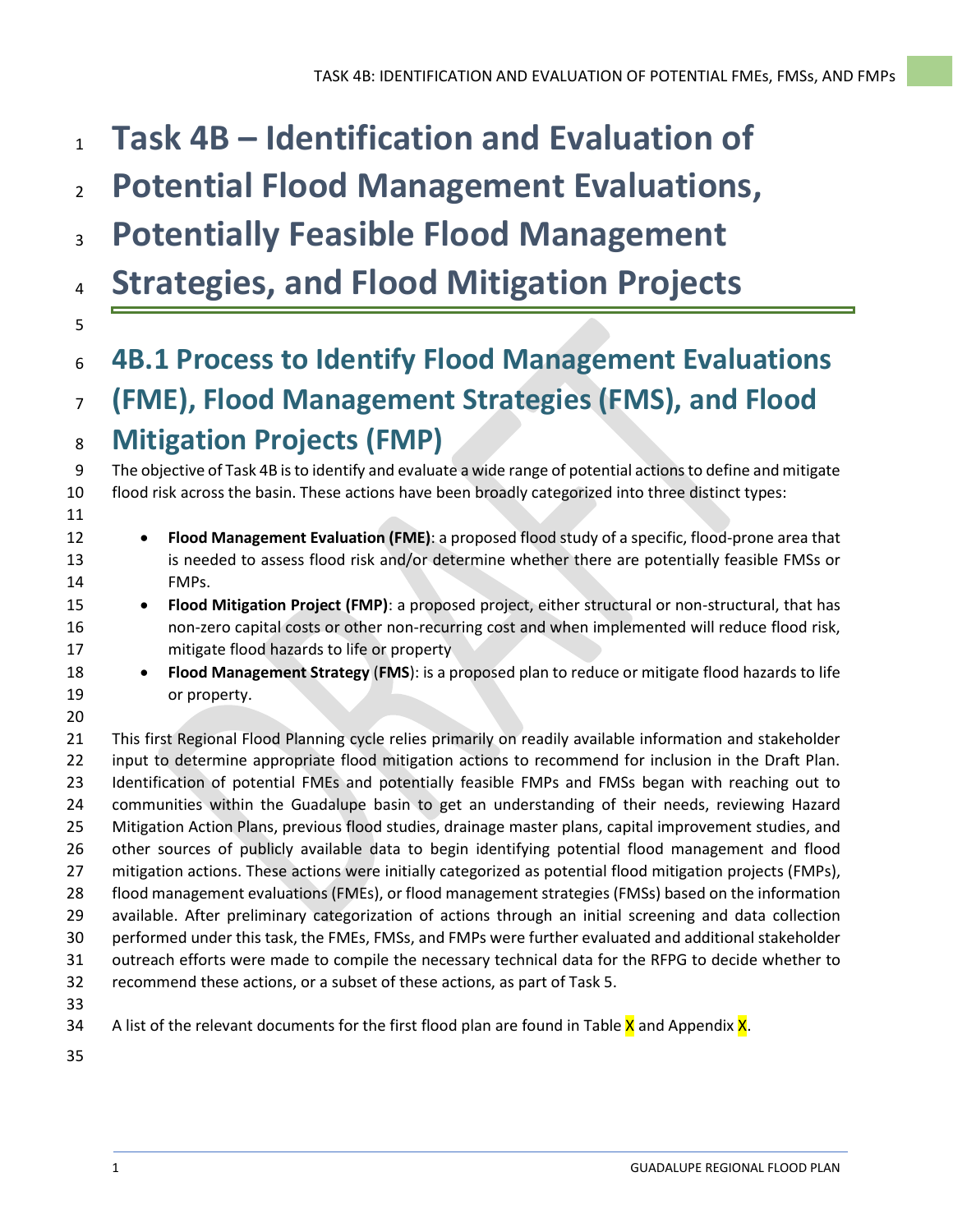## <sup>1</sup> **4B.2 Classification of Potential FMEs and Potentially**  <sup>2</sup> **Feasible FMSs and FMPs**

- 3 The *Technical Guidance* included a summary of different general action types, listed below in **Table 4.7**
- 4 After potential flood risk reduction actions were identified, a high-level screening process was used to
- 5 confirm that potential actions had been sorted into their appropriate category. The screening process is
- 6 shown in **Figure 4.12.**
- 7

8 *Table 4.7 General Flood Risk Reduction Action Types*

| <b>Flood</b> | <b>Risk</b>            | <b>Reduction Action Types</b>                                                                                                                                                                                                                                                                                                                                                                                                                                                                                                                                                                                                                                                                                                                                                                                                                                                                                                                                                                                                                                                                                                                                                                          |
|--------------|------------------------|--------------------------------------------------------------------------------------------------------------------------------------------------------------------------------------------------------------------------------------------------------------------------------------------------------------------------------------------------------------------------------------------------------------------------------------------------------------------------------------------------------------------------------------------------------------------------------------------------------------------------------------------------------------------------------------------------------------------------------------------------------------------------------------------------------------------------------------------------------------------------------------------------------------------------------------------------------------------------------------------------------------------------------------------------------------------------------------------------------------------------------------------------------------------------------------------------------|
|              | <b>Action Category</b> |                                                                                                                                                                                                                                                                                                                                                                                                                                                                                                                                                                                                                                                                                                                                                                                                                                                                                                                                                                                                                                                                                                                                                                                                        |
| <b>FME</b>   |                        | a. Watershed Planning<br>i. H&H Modeling<br>ii. Flood Mapping Updates<br>iii. Regional Watershed Studies<br>b. Engineering Project Planning<br>i. Feasibility Assessments<br>c. Preliminary Engineering (alternative analysis and up to 30% design)<br>d. Studies on Flood Preparedness                                                                                                                                                                                                                                                                                                                                                                                                                                                                                                                                                                                                                                                                                                                                                                                                                                                                                                                |
| <b>FMP</b>   |                        | <b>Structural</b><br>Low Water Crossings or Bridge Improvements<br>a.<br>Infrastructure (channels, ditches, ponds, stormwater pipes, etc.)<br>b.<br><b>Regional Detention</b><br>c.<br><b>Regional Channel Improvements</b><br>d.<br><b>Storm Drain Improvements</b><br>e.<br>f.<br><b>Reservoirs</b><br>Dam Improvements, Maintenance, and Repair<br>g.<br>Flood Walls/Levees<br>h.<br><b>Coastal Protections</b><br>i.<br>Nature Based Projects - living levees, increasing storage, increasing channel roughness, increasing<br>j.<br>losses, de-synchronizing peak flows, dune management, river restoration, riparian restoration,<br>run-off pathway management, wetland restoration, low impact development, green infrastructure<br>Comprehensive Regional Project - includes a combination of projects intended to work together.<br>k.<br><b>Non-Structural</b><br><b>Property or Easement Acquisition</b><br>a.<br><b>Elevation of Individual Structures</b><br>b.<br><b>Flood Readiness and Resilience</b><br>c.<br>Flood Early Warning Systems, including stream gauges and monitoring stations<br>d.<br>Floodproofing<br>e.<br>f.<br>Regulatory Requirements for Reduction of Flood Risk |
| <b>FMS</b>   |                        | None specified; RFPGs were instructed to include at a minimum any proposed action that the group<br>wanted to consider for inclusion in the plan that did not qualify as either an FME or FMP.                                                                                                                                                                                                                                                                                                                                                                                                                                                                                                                                                                                                                                                                                                                                                                                                                                                                                                                                                                                                         |

11 12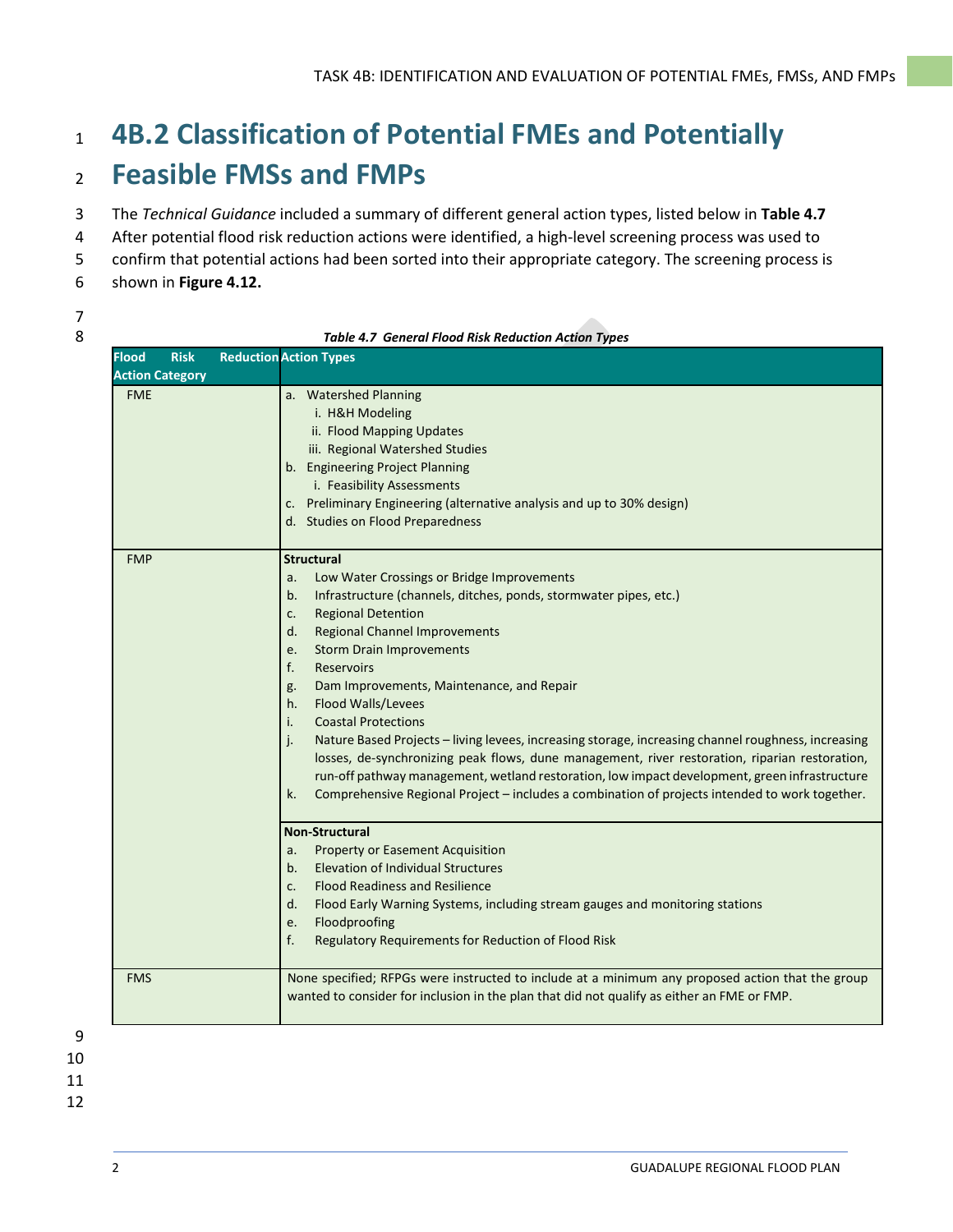

 $\frac{1}{2}$ 

 Generally, an action was considered an FME if it described a study to quantify flood risk (floodplain modeling and mapping) or to define and evaluate potential for flood risk reduction and negative impacts of FMPs (project feasibility or preliminary engineering). Potential actions that could be considered FMPs were screened to determine if they have been developed in enough detail, and include sufficient data, to 9 meet the minimum technical requirements for these action types. Actions initially considered for inclusion as FMPs that did not meet the requirements were generally reclassified as FMEs; however, potential actions that did not clearly meet the criteria for FMEs or FMPs were included as FMSs. The specific requirements for each action type are described in subsequent sections.

 FMSs were also identified for other non-construction related strategies that communities and the RFPG believe will lead to flood risk reduction within the basin. One example of a potential FMS is establishing a community-wide program to acquire and preserve open spaces in flood-prone areas to be implemented over time, as compared to targeted acquisitions identified through a feasibility or preliminary engineering study which could qualify as an FMP. Other examples of potential FMSs include developing/implementing program(s) to increase public education and awareness about flood risk and flood insurance or evaluating and updating codes and ordinance to reduce future flood risk and to protect open space. 

## **4B.3 Evaluation of Potential FMEs**

 Several actions were identified as potential FMEs to address gaps in available flood risk data associated with the first planning cycle. The following data sources were used to identify FMEs across the basin:

- Hazard Mitigation Action Plans (HMAP)
- 26 Capital Improvement Plans
- 27 Drainage Master Plans
- 28 Previous Community Flood Studies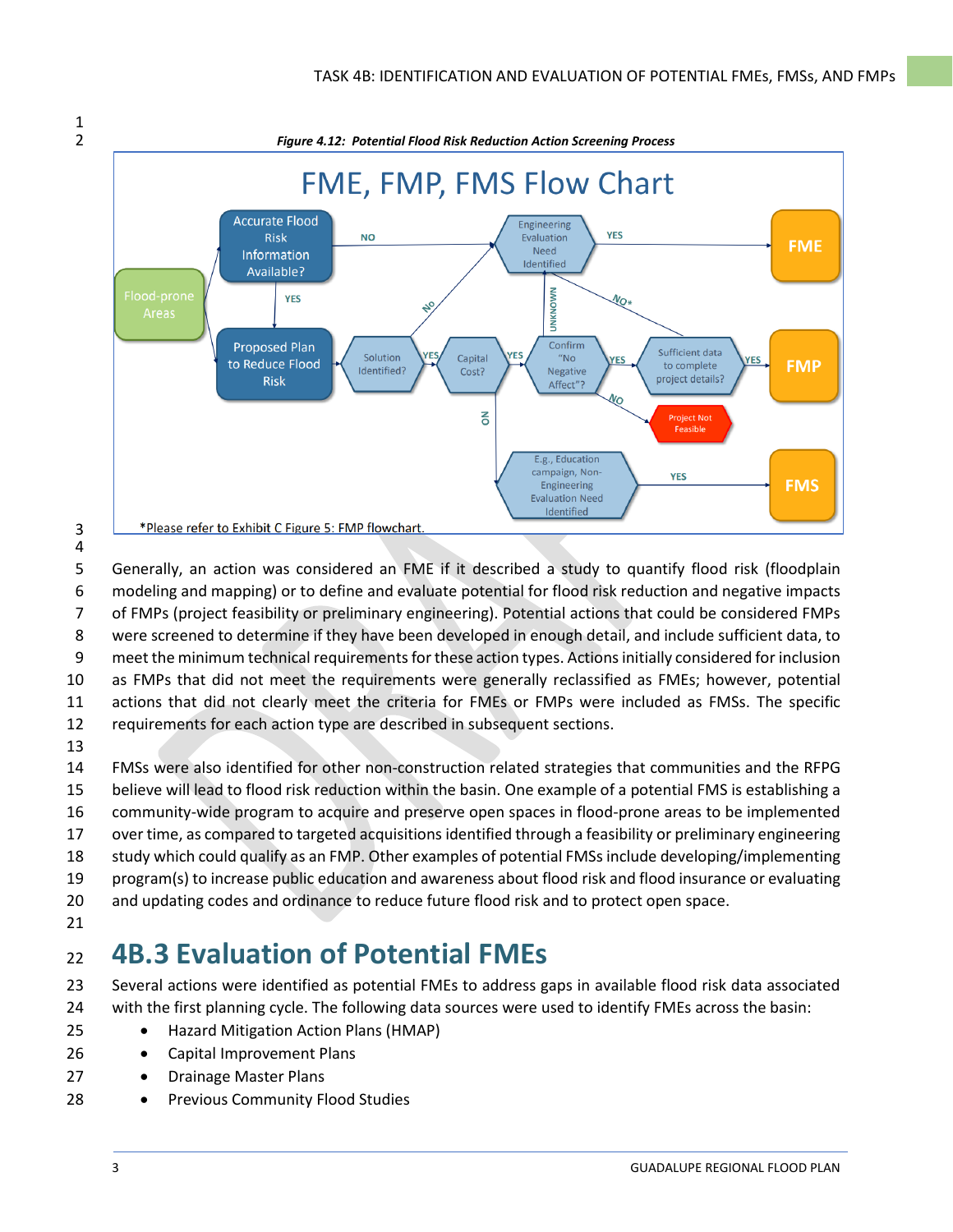- 1 Flood Infrastructure Fund (FIF) applications not chosen for funding
- Stakeholder input
- 
- 

 The evaluation of FMEs relied on the compilation of planning level data to gauge alignment with regional goals and flood planning guidance, the potential flood risk in the area, and the funding need and availability. This data included:

- 7 Type of study and location
- 8 Availability of existing modeling and mapping data
- Regional flood mitigation and floodplain management goals addressed by the FME, and whether the FME meets an emergency need
- Flood risk information, including flood risk type, number and location of structures, population, roadways, and agricultural areas at risk
- Sponsor entity and other entities with oversight
- 14 Cost information, including study cost and potential funding sources
- 

## **FME Types**

- The definition of an FME allows for a variety of study types to help assess flood risk and potentially define
- future FMPs and FMSs. A general list of study types was previously summarized in **Table 4.7** above. The
- following section describes these project types in more detail and provides a summary of the different potential FMEs identified in Region 11.
- 
- *Watershed Planning*

 Watershed Planning studies typically involve hydrologic and hydraulic (H&H) modeling and floodplain mapping to define flood risk or identify flood prone areas at a regional scale. The goal of Watershed Planning is to identify the flood risks and to develop plans, programs, and projects that maintain watershed function and/or reduce flood risk without creating negative impacts. A wide variety of project types fit under the umbrella of Watershed Planning, and the subcategories defined in Region 11 include:

- 28 Flood Modeling and Mapping Updates
- 29 Drainage Master Plans
- Watershed Studies

## *Engineering Project Planning*

 FMEs classified as Engineering Project Planning include studies to evaluate potential construction projects. These evaluations include feasibility assessments and preliminary engineering design studies. The flood planning process defines a 30% design level as the cut-off between the preliminary engineering associated with an FME and the final design and implementation associated with an FMP. The following Engineering Project Planning subcategories were identified in Region 11:

- Culvert and Low Water Crossing Improvements
- Road/Bridge Improvements
- Creek Improvements for Conveyance, Erosion Control, and Stabilization
- Storm Drain Improvements
- Detention
- Buyouts/Elevation
- Floodproofing and Hardening Critical Facilities
-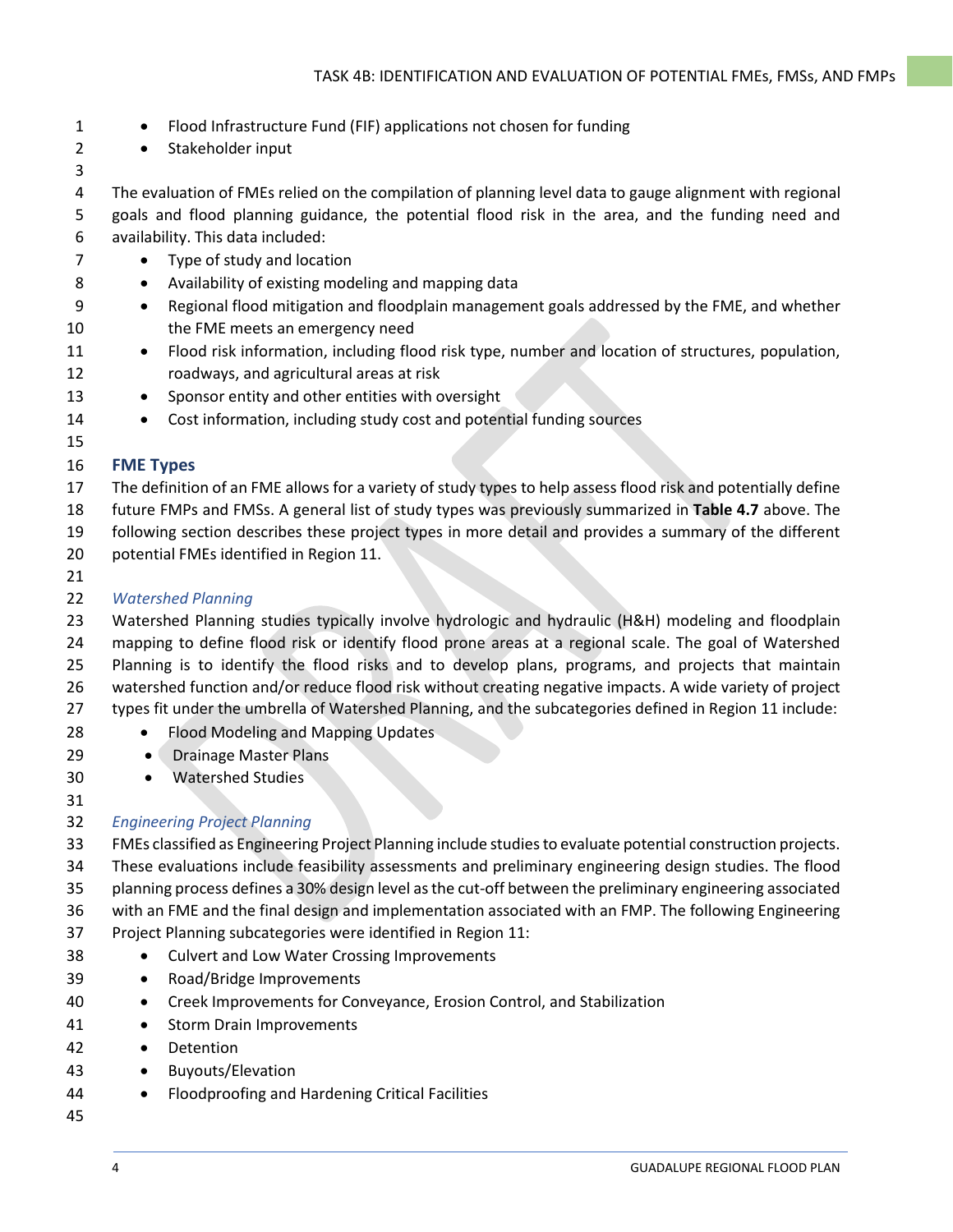- 1
- 2

### 3 *Flood Preparedness Studies*

 Studies for Flood Preparedness include proactive evaluations of a community's readiness to respond to a flood event. These types of evaluations consider factors such as early warning systems, public awareness about flooding, capabilities of emergency operations personnel, and the development of emergency operations and evacuation plans. The subcategories identified in Region 11 included:

- 8 Dam Evaluations, Breach Mapping, and Evacuation Planning
- 9 Improving Ingress/Egress Routes for Emergency Responders
- 10
- 11 *FME Classification Summary*
- 12 A summary of identified FMEs is provided in **[Table 4.8](#page-4-0)** and supporting technical information is presented
- 13 in TWDB-Required **Table 12 (Appendix X)**. In total, 136 potential FMEs were identified and evaluated. The
- 14 geographical distribution of the identified FMEs is shown in **Figure 4.13**.
- 15
- 16 *Table 4.8: FME Types and General Description*

<span id="page-4-0"></span>

| <b>FME</b> Type           |                                                                 | <b>Description</b>                                                                                                                                                                                                                      | <b>Number</b>  |
|---------------------------|-----------------------------------------------------------------|-----------------------------------------------------------------------------------------------------------------------------------------------------------------------------------------------------------------------------------------|----------------|
|                           | Drainage Master Plans,<br><b>Other Community-Scale</b><br>Plans | Supports the development and analysis of<br>hydrologic and hydraulic models to evaluate<br>flood risk within a given jurisdiction, evaluate<br>potential alternatives to mitigate flood risk,<br>and develop capital improvement plans. | 26             |
| <b>Watershed Planning</b> | H&H Modeling, Regional<br><b>Watershed Studies</b>              | Supports the development and analysis of<br>hydrologic and hydraulic models to define<br>flood risk or identify flood prone areas OR<br>Large-scale studies that are likely to benefit<br>multiple jurisdictions.                       | 10             |
|                           | <b>Flood Mapping Updates</b>                                    | Promotes the development and/or refinement<br>of detailed flood risk maps to address data<br>gaps and inadequate mapping. Create FEMA<br>mapping in previously unmapped areas and<br>update existing FEMA maps as needed.               | $\overline{2}$ |
| <b>Project Planning</b>   | <b>Engineering Project</b><br>Planning                          | Evaluation of a proposed project to determine<br>whether implementation would be feasible OR<br>Initial<br>engineering assessment including<br>conceptual design, alternative analysis, and up<br>to 30 percent engineering design.     | 91             |
| Preparedness              | <b>Studies on Flood</b><br>Preparedness                         | Encourages preemptive evaluations<br>andl<br>strategies to better prepare an area in the<br>event of flood.                                                                                                                             | 6              |

### 17 18 19 20 21 22 23 24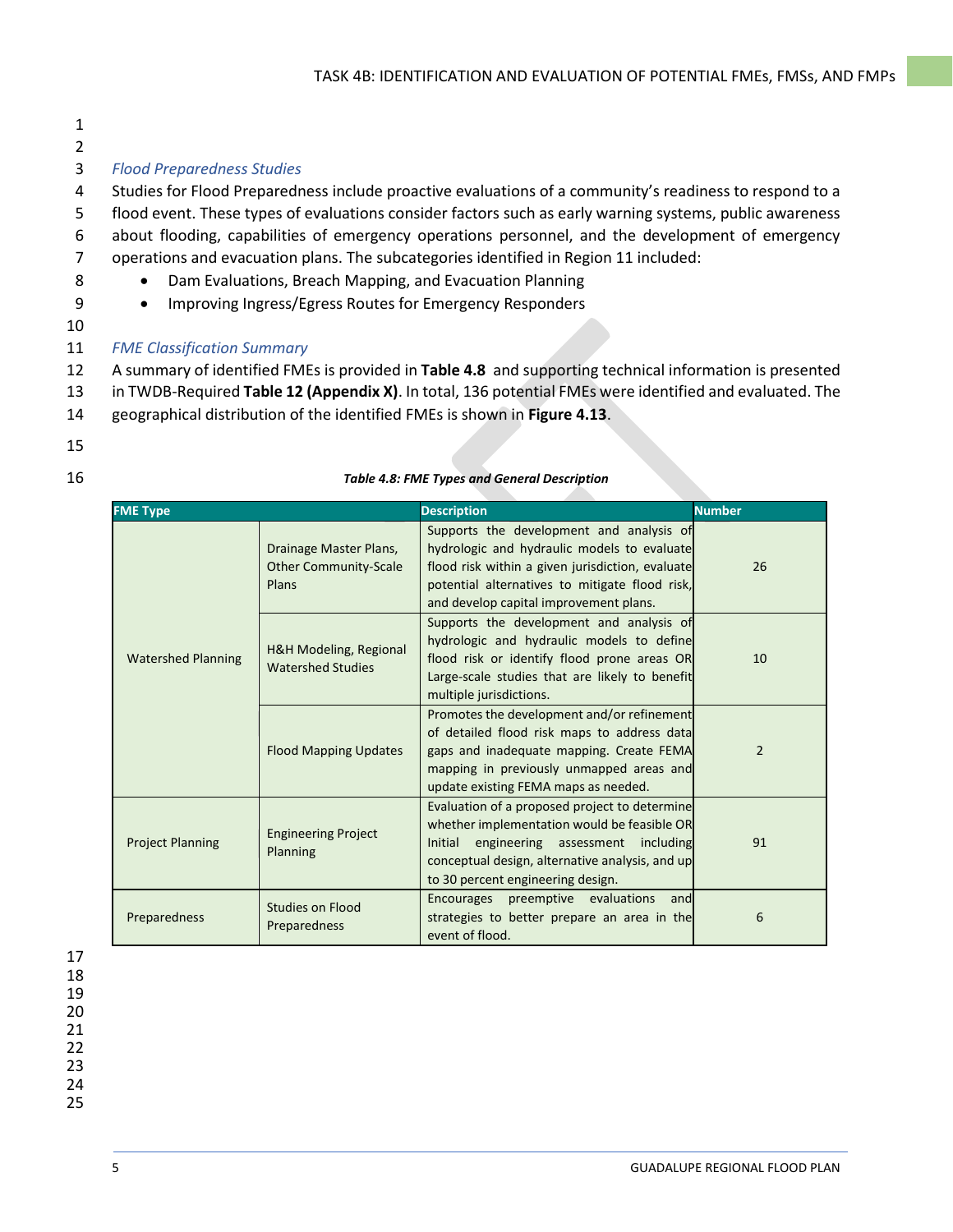



## *Planning Level Cost Estimates*

 Planning level cost estimates were primarily sourced from the community's local studies used to identify the action as a potential FME, with high-level verification and validation of those costs performed. In cases where the Sponsor had not previously identified a cost for the study, a cost estimate was produced using the processes outlined in the following sections. Cost estimates presented are for planning purposes only and are not supported by detailed scopes of work or workhour estimates. Through the Flood Infrastructure Financing survey discussed in Chapter 9, Sponsors were given the opportunity to confirm or alter the cost estimates produced as a part of this planning effort. *Local sponsors will further refine and develop detailed scopes of work and associated cost estimates prior to submitting future funding applications through TWDB or other sources.*

## *Watershed Planning – Drainage Master Plans and Other Community-Scale Plans*

 All of the 26 FMEs to perform community-scale planning studies of risk and potential solutions were sourced from Sponsors' existing local plans and reports, such as Hazard Mitigation Action Plans. Six of the reports had detailed cost estimates for the FME. Those costs were elevated to 2020 values based on the date of the study, in accordance with TWDB guidance. A large majority of the source documents (accounting for 14 of the 26 FMEs in this category) contained only an estimated construction cost for the eventual improvements that the FME is intended to identify and evaluate. It was assumed that the evaluation effort would equate to 10% of the total construction cost listed in the report or a minimum of \$100,000. Again, project costs were escalated based on the date of the initial study. The remaining studies with no sponsor-identified study or construction costs were assigned estimated costs based on costs for similar FMEs identified and professional judgement of the local area and project type.

## *Watershed Planning – H&H Modeling, Regional Watershed Studies, Flood Mapping Updates*

 Sponsor-provided costs were utilized for all FMEs entailing flood mapping updates or large-scale hydrologic and hydraulic modeling, as described in **Table 4.8**. The costs provided by Sponsors were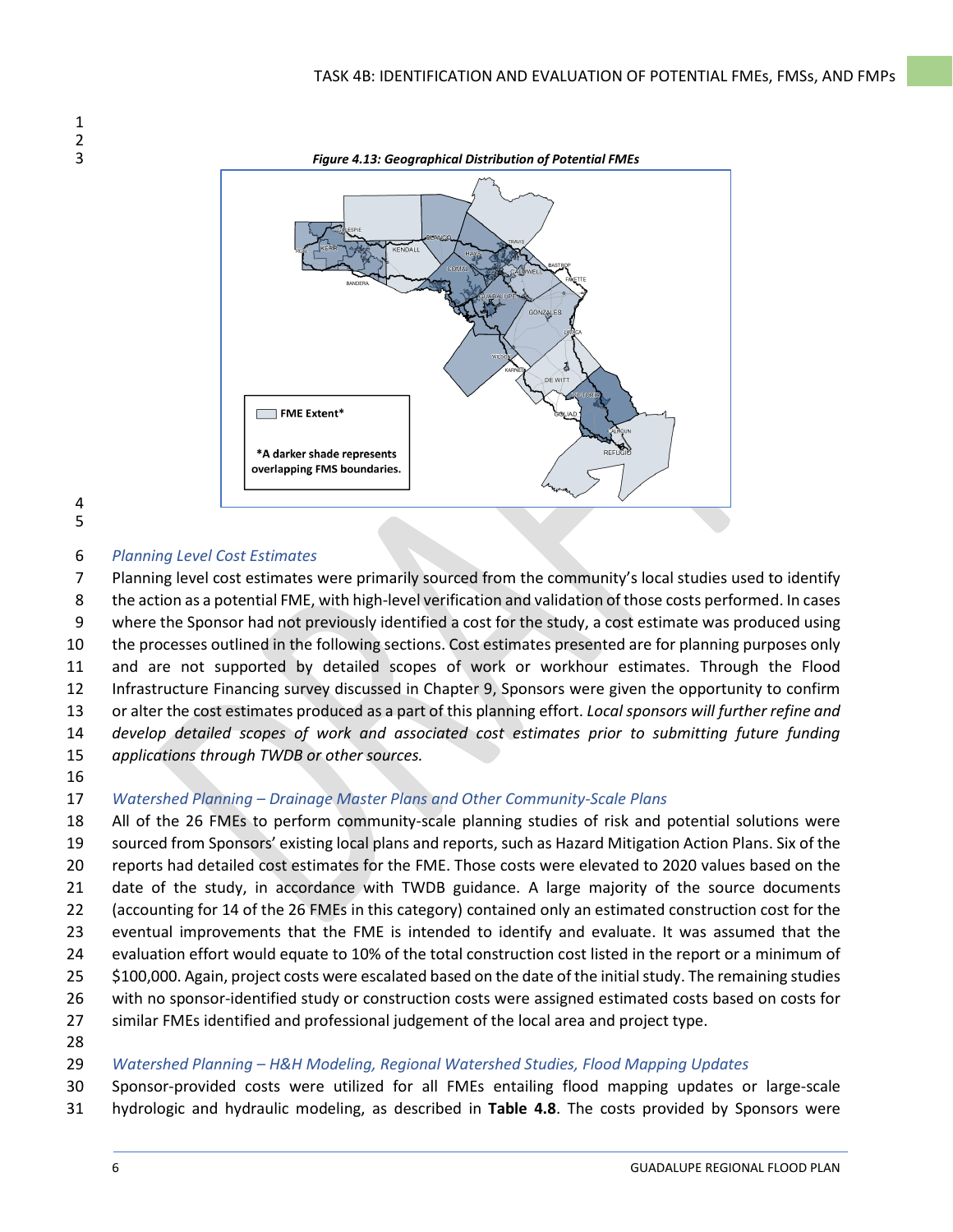- reviewed for reasonableness based on the information available and validated before inclusion as cost-
- level estimates in this plan.
- 

## *Project Planning – Engineering Project Planning*

 Engineering project planning considers two important components: the evaluation of a proposed project to determine whether implementation would be feasible (conceptual design), and an initial engineering assessment including alternative analysis and up to 30 percent engineering design. Each evaluation area is project-specific and varies due to the wide range of potential improvements in channels, culverts and

- low water crossings, roads and bridges, storm drain systems, and stream stabilization.
- 

 Costs for each evaluation were taken from Sponsors' existing plans and reports when available. Similar to the Drainage Master Plans and Other Community-Scale Plans, a few of the source reports had detailed cost estimates for the FME. Those costs were elevated to 2020 values based on the date of the study, in accordance with TWDB guidance. A large majority of the source documents contained only an estimated construction cost for the eventual improvements that the FME is intended to identify and evaluate. It was assumed that the total cost represented in the report was the overall estimated construction cost and that the evaluation effort would equate to 10% of the total construction cost or a minimum of \$100,000. Project costs were escalated to 2020 values based on the date of the initial study. All costs provided by Sponsors were reviewed for reasonableness based on the information available. In instances where a source document or report was not available for the FME or no cost estimate was provided, costs were estimated based on costs for similar FMEs identified and professional judgement of the local area and

- project type.
- 

## *Studies on Flood Preparedness*

 Studies on flood preparedness encourages preemptive evaluations and strategies to better prepare an area in the event of a flood. The identified FMEs in this category include studies to perform vulnerability assessments, develop emergency action or evacuation plans, and to evaluate access roads to emergency vehicle ingress and egress. Costs for each evaluation were taken from Sponsors' existing plans and reports when available. Approximately half of the source reports had detailed cost estimates for the FME and the remaining were estimated based on costs for similar FMEs identified and professional judgement of the local area and project type.

.

## **Process to Determine Flood Risk Indicators**

 Flood risk indicators were quantified to define the existing flood hazard, flood risk, and flood vulnerability within each FME project area. An automated tool was developed in GIS to combine and summarize this information by clipping the flood risk information generated for the basin as part of Task 2A to the individual project boundaries associated with each FME. The resulting flood risk indicator information was used to populate the associated fields in the FME feature class. These values are summarized in **Table 12 (Appendix X)**.

## **Comparison and Assessment of FMEs**

A majority of the FMEs collected were categorized as engineering project planning. These include specific

- flood prone areas known to a community through observation and eyewitness flood reports or through
- limited studies that identified conceptual improvement alternatives. These FMEs include storm drainage
- improvements, roadway crossing improvements, floodproofing, and possible voluntary buyouts or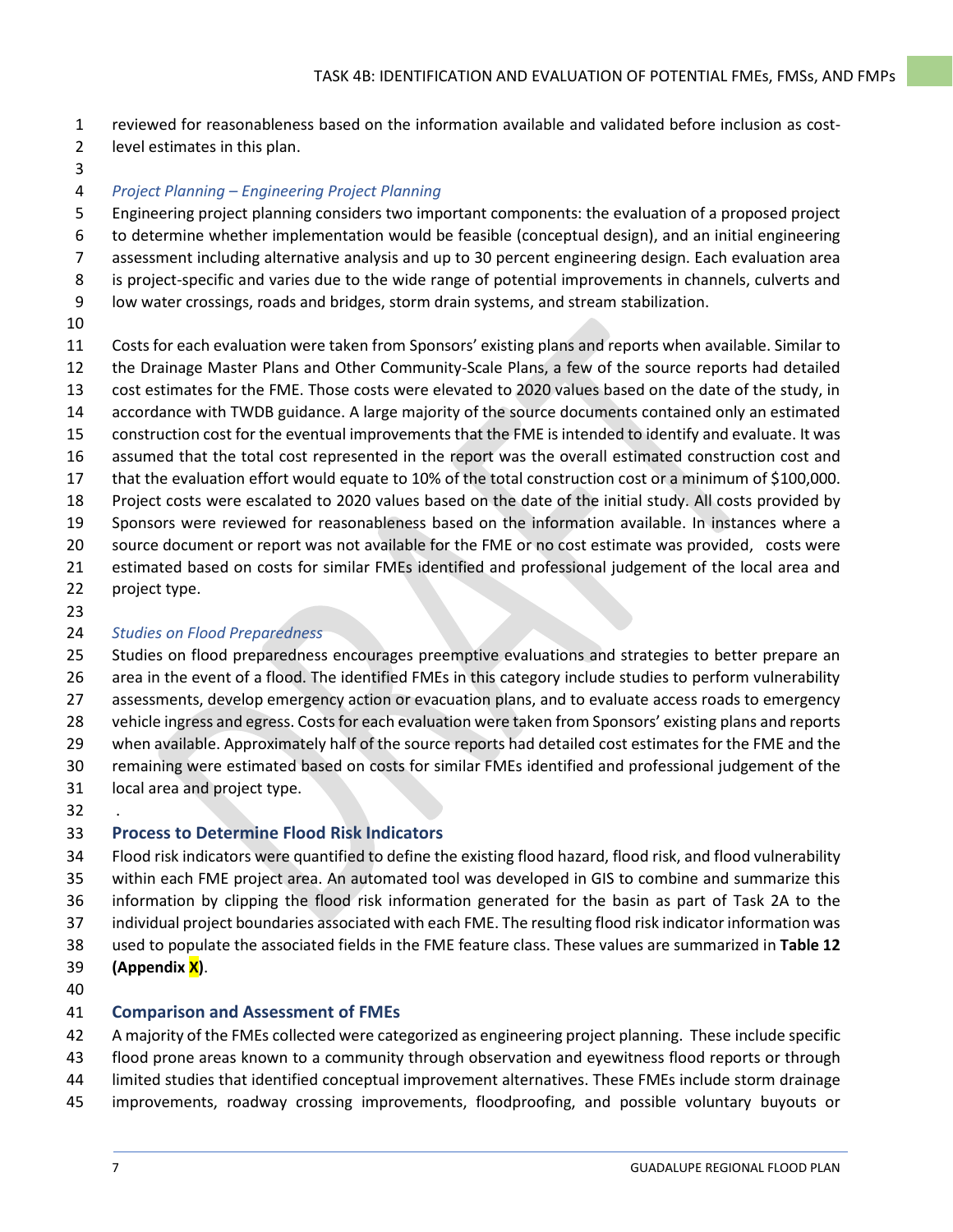- structural elevation. In the limited cases where existing analyses have been performed the proposed
- projects did not meet the full requirements to be included as an FMP and were classified as an FME for
- further refinement. The engineering project planning projects collected generally reflect the areas with
- 4 the greatest known flood risks and represent communities from the upper basin down to the coast.
- 

## **Determination of Emergency Need**

 The term emergency need can be interpreted in multiple ways, and each region has been tasked with defining the term for each individual flood planning region. For the purposes of this evaluation, an action was considered to meet an emergency need if it addresses an issue related to infrastructure in immediate need for repair or construction, particularly following a natural disaster or other destructive event. While flooding can occur at any time of year with any magnitude, and often without warning, studies and evaluations on flooding generally do not meet these criteria because of the time it takes to complete a study and develop actionable alternatives. As a result, no FME was classified as demonstrating an emergency need.

## **4B.4 Evaluation of Potentially Feasible FMPs and FMSs**

 Potentially feasible FMPs were identified based on responses to survey, reviews of previous studies, FIF applications not selected for funding, and direct outreach with stakeholders. FMSs and FMPs are required to be developed in a sufficient level of detail to be included in the Regional Flood Plan and recommended 20 for state funding. In most cases, this includes having recent hydrologic and hydraulic modeling data to assess the impacts of the project and an associated project cost to develop the project's benefit-cost ratio (BCR). The development and use of the technical information to evaluate potentially feasible actions are described in the subsections that follow.

## **Potentially Feasible FMPs**

 The RFPG identified 37 potentially feasible FMPs. The geographical distribution of each identified FMP is shown in **Figure 4.14** with technical information for each FMP summarized in **Table 13 (Appendix 4).** Each project is unique, and the specific FMPs recommended by the RFPG will be described in detail in Chapter

- 5. A general description of the potentially feasible FMPs is presented in **[Table 4.9](#page-7-0)**.
- 

<span id="page-7-0"></span>

| <b>FMP Type</b>                           | <b>General Description</b>                                                                                           | Number of FMPs<br><b>Identified</b> |
|-------------------------------------------|----------------------------------------------------------------------------------------------------------------------|-------------------------------------|
| Stormwater Infrastructure<br>Improvements | Improvements to stormwater infrastructure including channels,<br>ditches, ponds, stormwater pipes, etc.              | 14                                  |
| Roadway Drainage Improvements             | Improvements to roadway drainage infrastructure including side<br>ditches, culvert crossings, bridge crossings, etc. | 6                                   |
| <b>Regional Detention Facilities</b>      | Runoff control and management via detention facilities.                                                              | 10                                  |
| <b>Property Acquisition</b>               | Voluntary acquisition of flood prone structures.                                                                     |                                     |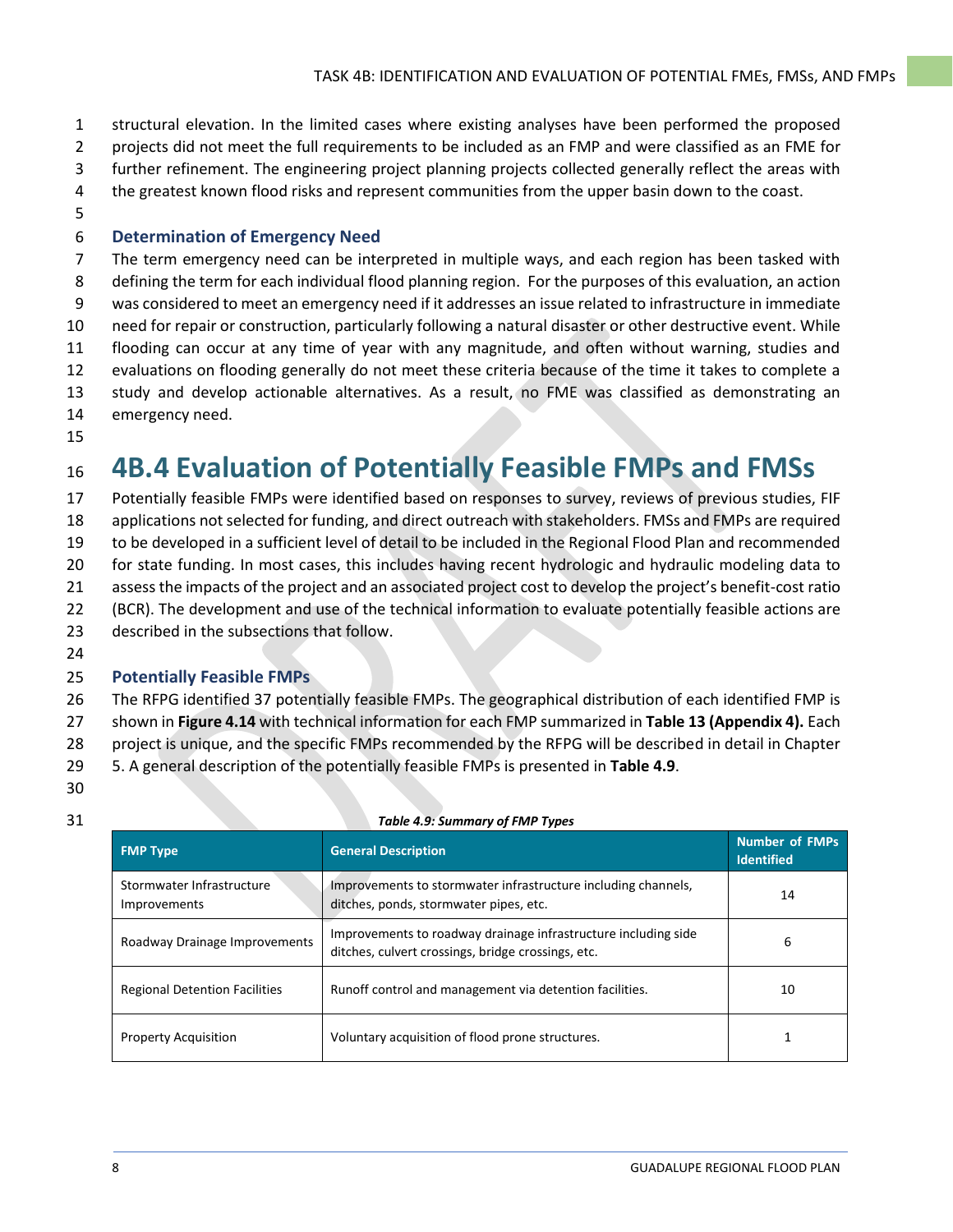| <b>Flood Warning Systems</b> | Install gauges, sensors, or barricades to monitor streams and low<br>water crossings for potential flooding and support emergency<br>response. |   |
|------------------------------|------------------------------------------------------------------------------------------------------------------------------------------------|---|
| <b>Emergency Generators</b>  | Purchase and install emergency generators at critical facilities                                                                               | 4 |

 The identified potentially feasible FMPs for this first planning cycle are concentrated in the mid- to lower reaches of the basin but do include projects in the upper portion of the basin. These were the only actions for which sufficient information was available to be considered as a potentially feasible FMP or that an existing unfunded FIF application was potentially available. The potential Sponsors and their associated number of FMPs are listed below:

| <b>FMP ID Number</b> | <b>Name</b>                                                  | <b>Sponsor</b>                     |
|----------------------|--------------------------------------------------------------|------------------------------------|
| 113000001            | Detention on the Blanco River                                | <b>Blanco County</b>               |
| 113000006            | Plum Creek Tributary 3 Arbor Knot Dr. Improvement            | City of Kyle                       |
| 113000007            | Plum Creek Tributary 4 Sledge Rd. Improvement                | City of Kyle                       |
| 113000008            | Plum Creek Tributary 4 FM 150 Improvement                    | City of Kyle                       |
| 113000009            | 80ft Channel Modification and Additional Culvert             | City of Kyle                       |
| 113000010            | 65ft Channel Modification and Additional Culvert             | City of Kyle                       |
| 113000011            | Plum Creek Detention Pond Upstream of IH35                   | City of Kyle                       |
| 113000013            | Wood Road/Landa Street Drainage Improvement                  | City of New Braunfels              |
| 113000015            | Improve Flood Warning Systems                                | City of San Marcos                 |
| 113000026            | <b>Purgatory Creek Channel Improvement</b>                   | City of San Marcos                 |
| 113000027            | Sherwood/Kingwood Drainage Improvements                      | City of San Marcos                 |
| 113000035            | <b>Guadalupe Street Automatic Flood Gates</b>                | City of Seguin                     |
| 113000036            | Baldridge Creek Regional Detention Pond                      | City of Waelder                    |
| 113000037            | Baldridge Creek Channel and Culvert Improvement              | City of Waelder                    |
| 113000039            | Wilson Creek - Green Acres Dr. Improvement                   | City of Wimberley                  |
| 113000040            | Regional Detention South of Mountain Crest Drive             | City of Woodcreek                  |
| 113000041            | Improvements to Brookside Drive Culvert Crossing             | City of Woodcreek                  |
| 113000042            | <b>Brookmeadow Drive Drainage Improvements</b>               | City of Woodcreek                  |
| 113000044            | Regional Detention on Bear Creek                             | <b>Comal County</b>                |
| 113000046            | Flood Warning System & Stream Gage Network                   | DeWitt County Drainage District #1 |
| 113000047            | Regional Detention on Peach Creek                            | <b>Gonzales County</b>             |
| 113000049            | Lake McQueeney Spillgate Replacement and Dam Armoring        | Guadalupe Blanco RA                |
| 113000050            | Lake Placid Spillgate Replacement and Dam Armoring           | Guadalupe Blanco RA                |
| 113000052            | Kerr County Back-up Power Generators                         | <b>Kerr County</b>                 |
| 113000057            | Spring Street Erosion at Outfall Project                     | City of Kerrville                  |
| 113000058            | Clay Street Drainage and Kroc Center Detention Pond Spillway | City of Kerrville                  |
| 113000059            | Coronado Drive and Junction Highway Drainage Improvements    | City of Kerrville                  |
| 113000060            | City of Victoria Back-up Power Generators                    | City of Victoria                   |

#### *Table 4.10 Potentially Feasible FMPs*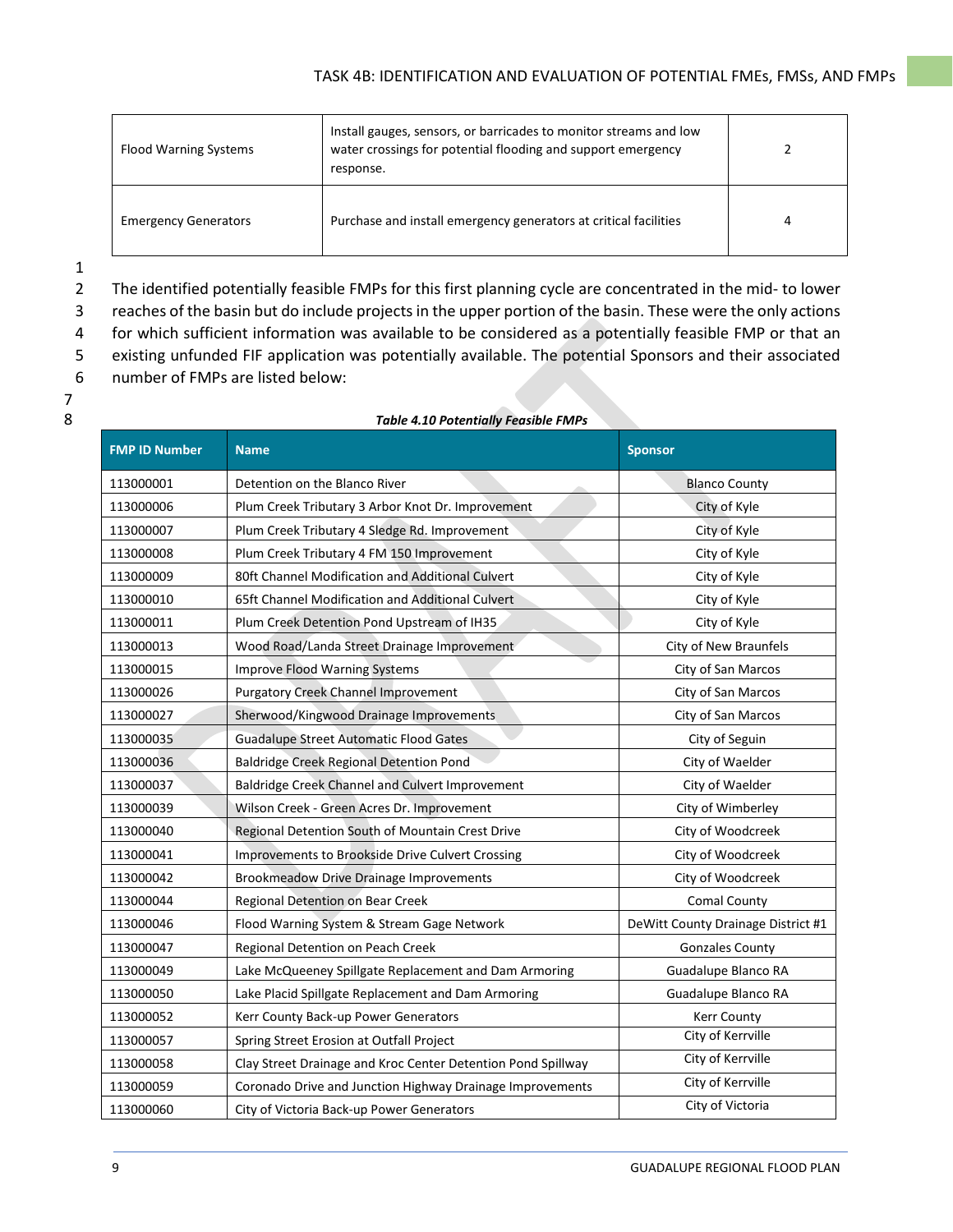| 113000061 | City of Buda-Lifschutz Headwaters Voluntary Buyout                | City of Buda            |
|-----------|-------------------------------------------------------------------|-------------------------|
| 113000062 | City of Nixon-Wastewater System Flood Improvments                 | City of Nixon           |
| 113000063 | City of San Marcos-Emergency Generators                           | City of San Marcos      |
| 113000064 | Victoria County-Emergency Generators                              | Victoria County         |
| 113000065 | City of Seguin Regional Detention Southwest of Seguin City Limits | City of Seguin          |
| 113000066 | City of Seguin - Culvert Improvements at Guadalupe River Drive    | City of Seguin          |
| 113000067 | City of Victoria Channel and Bridge Modifications on Highway 87   | City of Victoria        |
| 113000068 | City of Victoria Detention Upstream of State Highway 87           | City of Victoria        |
| 113000069 | <b>Guadalupe County Detention on York Creek Project</b>           | <b>Guadalupe County</b> |

Additional potentially feasible FMPs may be identified through continued outreach with regional stakeholders

or through the execution of identified FMEs. The TWDB has provided additional funding for the execution of

FMEs recommended in the regional flood plan, with the goal of additional FMPs being included in the Amended

- Regional Flood Plan, due to the TWDB July 2023.
- 



 

## **Potentially Feasible FMSs**

The RFPG identified approximately 185 potentially feasible FMSs and the geographical distribution of each

identified FMS is shown in **Figure 4.16**. with technical information for each FMS summarized in TWDB-required

## **Table 14 (Appendix 4).**

A variety of FMS types were identified. Some establish and implement public awareness and educational

programs to better inform communities of the risks associated with flood waters. Other FMSs improve

preventative maintenance programs to maximize operational efficiency of existing stormwater management

- infrastructure, develop stormwater management manuals to encourage best management practices, or
- setup programs to establish community-wide flood warning systems. A few property acquisition programs
- were also identified. These programs include a variety of purposes such as acquiring floodplain and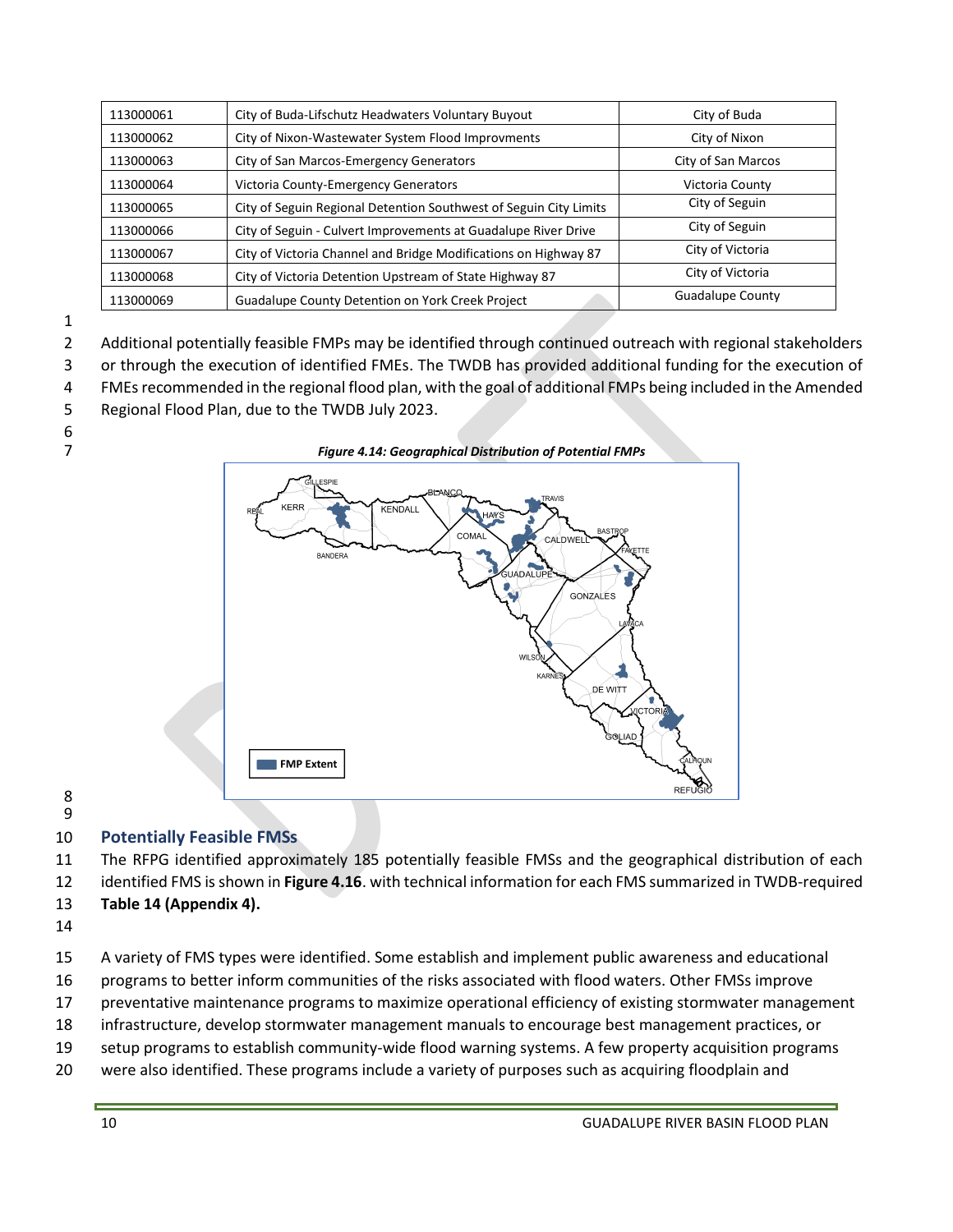- 1 environmentally sensitive areas to convert them into open space land and acquisition of repetitive loss
- 2 structures. A summary listing of FMS types is provided in **Table 4.11**.
- 3<br>4

| Table 4.11: Summary of FMS Types                        |                                                                                                                                                                                                               |    |  |
|---------------------------------------------------------|---------------------------------------------------------------------------------------------------------------------------------------------------------------------------------------------------------------|----|--|
| <b>FMS Type</b>                                         | <b>General Description</b>                                                                                                                                                                                    |    |  |
| <b>Education and Outreach</b>                           | Develop a coordinated education, outreach, and training program to inform<br>and educate the public about the dangers of flooding, flood insurance, how to<br>prevent flood damages to property, and training |    |  |
| Flood Measurement and<br>Warning                        | Install gauges, barricades, signage and improvements to increase low water<br>crossing safety; create or enhance evacuation plans; improve community<br>preparedness.                                         |    |  |
| Infrastructure Projects                                 | General city- and countywide Programs to develop and implement flood<br>reduction projects.                                                                                                                   |    |  |
| Property Acquisition and<br><b>Structural Elevation</b> | Acquire, relocate, and/or elevate flood-prone structures. Acquire floodplain<br>and protect environmentally sensitive areas by converting floodplain<br>encroachments into open space land.                   |    |  |
|                                                         | Review, updates, enhance Flood Damage Prevention Ordinances and<br>development practicies. Consider incorporating higher standards                                                                            | 31 |  |
| Regulatory and<br>Guidance                              | Develop and adopt "green infrastructure" programs and incorporate regulatory<br>standards to protect open space in flood prone areas.                                                                         |    |  |
|                                                         | Join the FEMA Cooperating Technical Partners (CTP) program to lower flood<br>insurance rates for residents                                                                                                    |    |  |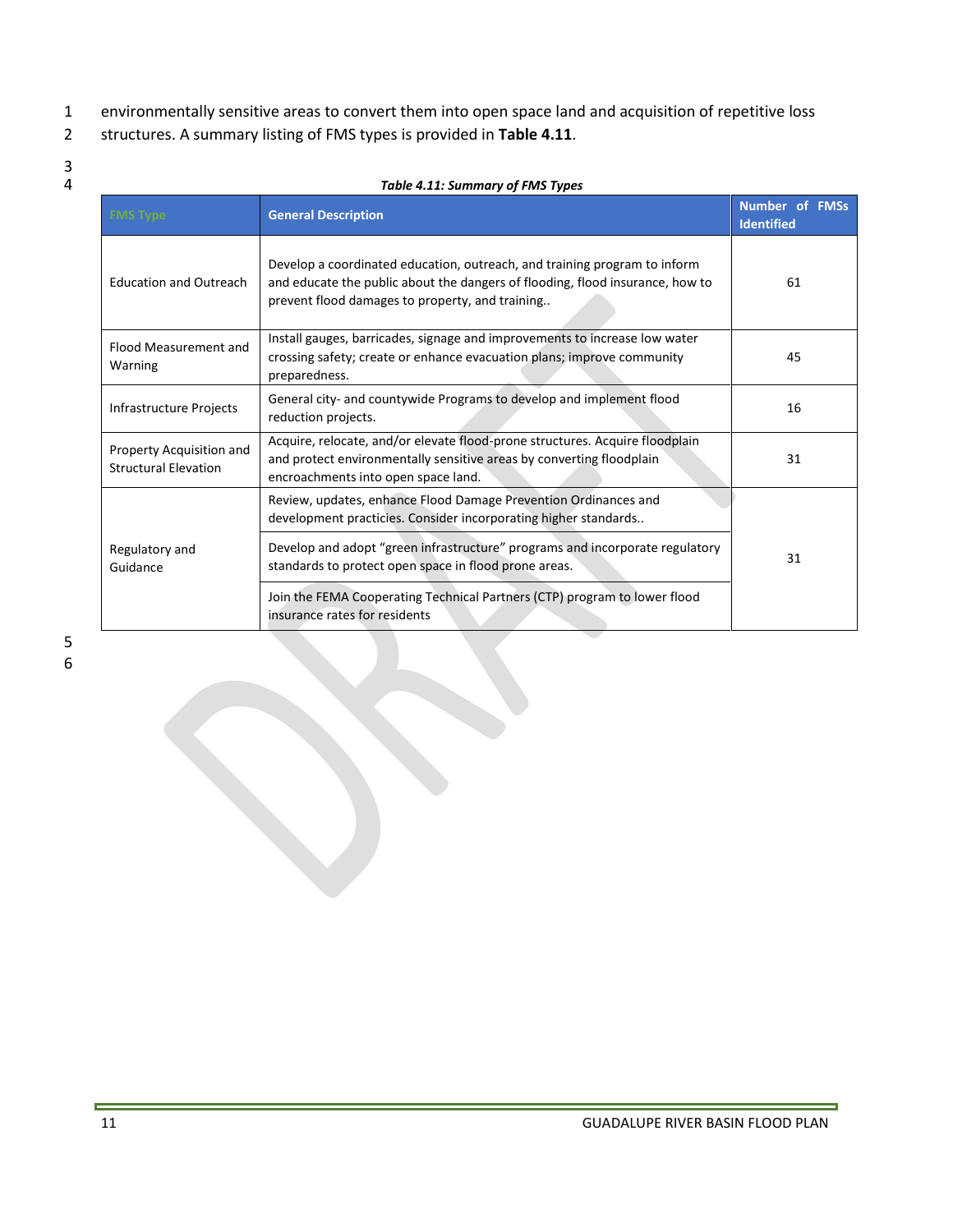

- 
- 

### **Potentially Feasible FMS Comparison and Assessment**

 More than 70% of the identified FMSs are categorized as Education and Outreach or Flood Measurement and Warning and almost 20% are related to Regulatory and Guidance. Developing education and flood warning programs are relatively cost-effective means for reducing flood risk through avoidance; however, the human 9 nature is unpredictable, so these measures alone do not guarantee long-term flood risk reduction. Maintaining minimum NFIP or adopting higher floodplain regulatory standards for new development near, or redevelopment are proven to save more money than they cost. In fact, a "Natural Hazard Mitigation" study prepared by FEMA should a 7:1 reduction in flood mitigation costs as compared to above-code design. Minimum FEMA NFIP floodplain regulations can be found in Chapter 44 of the *Code of Federal Regulations* (44 CRF). The Texas Floodplain Management Association (TFMA) has developed a *Guide for Higher Standards for Floodplain Management (2018),* which can serve as an example for higher floodplain development standards for the referenced FMSs. 

 Thirty-six sponsors requested flood awareness and safety education support. These FMSs range from implementing the National Weather Service's "StormReady" campaign to general education in regards the NFIP, flood insurance campaigns, and training.

 Twenty-three sponsors expressed interest in flood measuring, monitoring, and warning systems. These systems include local warning notifications, monitoring/measuring gages, signage, and barricades. Proposed FMSs also included evacuation planning/training, and improving communications to the public and amongst emergency service department.

 Another FMS identified relates to property and land acquisition programs. The individual strategies included riparian corridor protection and floodplain preservation but could be expanded to include voluntary buyout programs. Not only do these programs have the capacity to reduce existing flood risk and avoid future flood

risk, they also provide opportunities for recreation, environmental uplift, and groundwater recharge.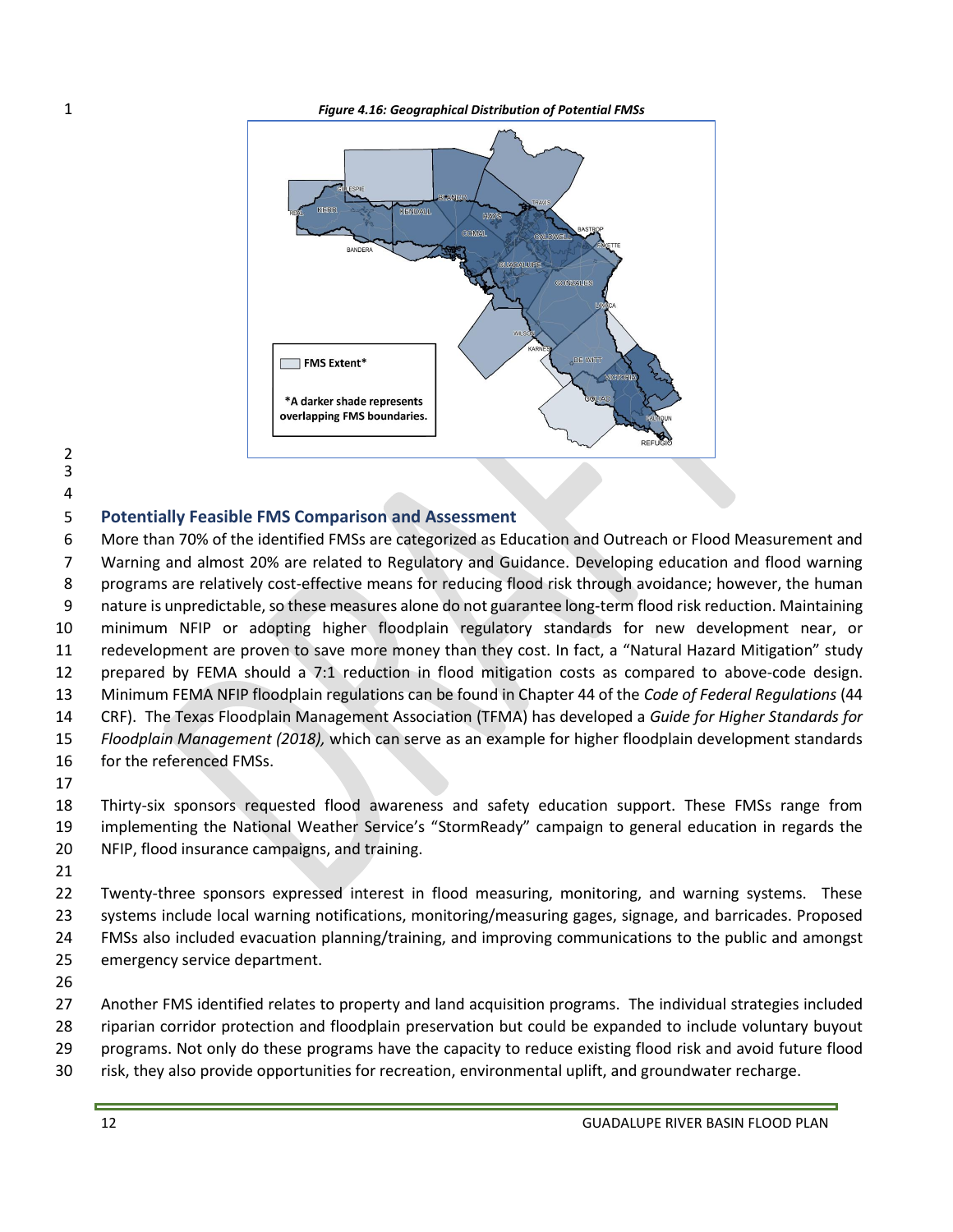## **Effects on Neighboring Areas of FMSs or FMPs** Each potentially feasible FMP and FMS must demonstrate that there would be no negative impacts on a neighboring area or community due to its implementation. For flood mitigation project no negative impacts typically means that a project will not increase flood risk to surrounding properties(upstream or downstream). In effect, the goal is to reduce flood risk in a particular area without increasing flood risk in another. The analysis must be based on best available data and be sufficiently detailed to demonstrate that the post-project flood hazard is no greater than the existing (pre-project) flood hazard. Several communities in the Guadalupe Region have established no negative flood impact policies for proposed development. However, communities have different thresholds for defining what level of impact is considered adverse and require the analysis to be performed for different flood event scenarios. The *Technical Guidelines* and *Rules* governing state flood planning require the impacts analysis to be performed for the 1% annual chance event. Additionally, the *Technical Guidelines* require the following criteria to be met, as applicable, to establish no negative flood impact: 16 16 1. Stormwater does not increase inundation in areas beyond the public right-of-way, project property, or easement. 2. Stormwater does not increase inundation of storm drainage networks, channels, and roadways beyond design capacity. 3. Maximum increase of 1D Water Surface Elevation must round to 0.0 feet (< 0.05ft) measured along 21 the hydraulic cross-section. 4. Maximum increase of 2D Water Surface Elevations must round to 0.3 feet (< 0.35ft) measured at each computational cell. 5. Maximum increase in hydrologic peak discharge must be < 0.5 percent measured at computational nodes (sub-basins, junctions, reaches, reservoirs, etc.). This discharge restriction does not apply to a 2D overland analysis. If negative impacts are identified, mitigation measures may be utilized to alleviate such impacts. Projects with design level mitigation measures already identified may be included in the Regional Flood Plan and could be finalized at a later stage to conform to the "No Negative Impact" requirements prior to funding or execution of a project. Furthermore, the RFPG has flexibility to consider and accept additional "negative impact" for requirements 1 through 5 based on the engineer's professional judgment and analysis provided all affected stakeholders are informed and accept the impacts. This should be well-documented and consistent across the entire region. However, flexibility regarding negative impact remains subject to TWDB review. A comparative assessment of pre- and post-project conditions for the 1% annual chance event (100-yr flood) was documented for each applicable potentially feasible FMP based on their associated study results. FMPs such as installation of flood warnings systems only (no associated channel or roadway improvements) and emergency generators will not alter the existing flood risk and therefore the analysis is not applicable. The comparative assessment to determine "no negative flood impact" on upstream or downstream areas or neighboring regions was performed based on currently available regional planning level data. The local sponsor will be ultimately responsible for proving the final project design has no negative flood impact prior to initiating construction.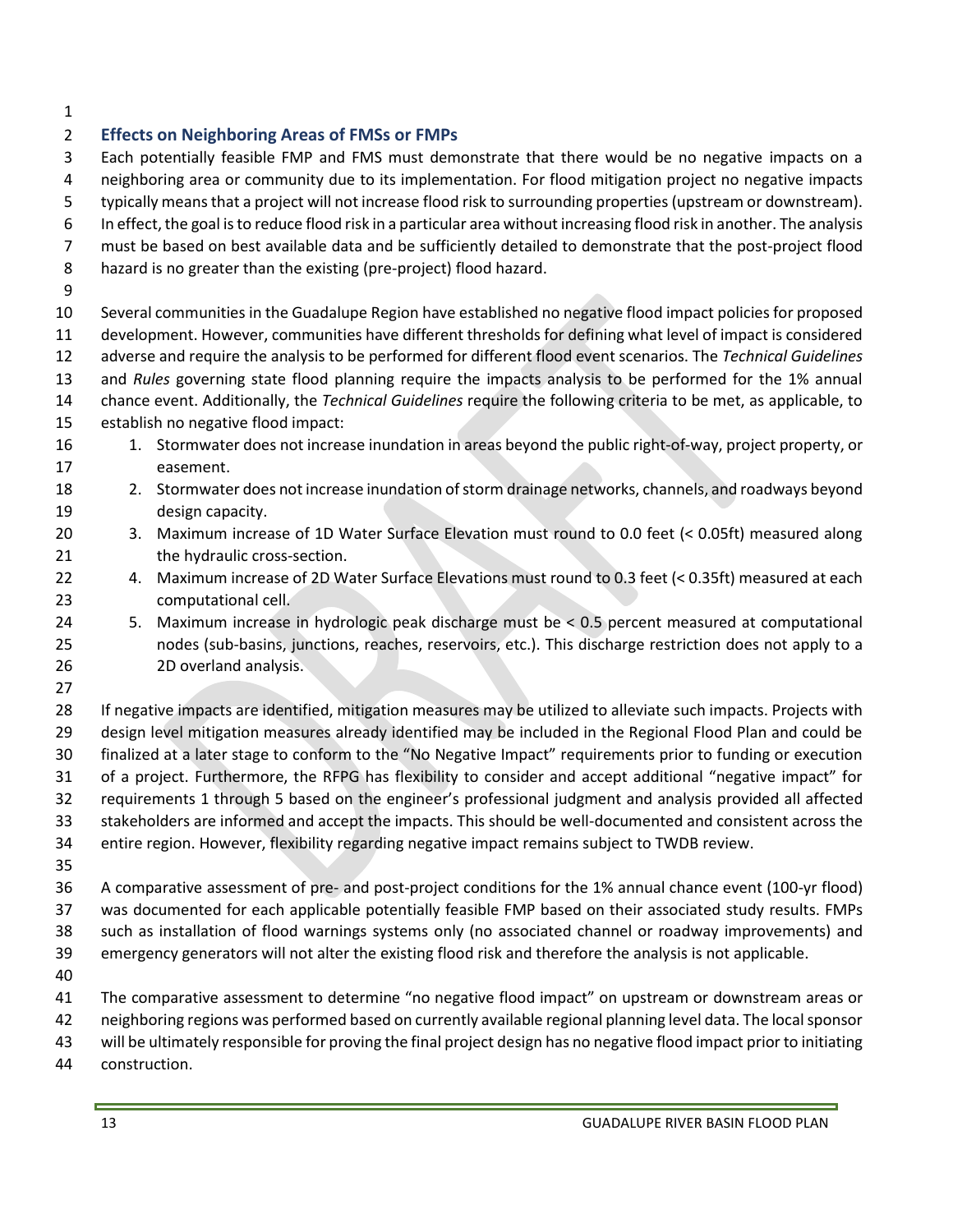- 
- 2 No negative impact assessments were not required for any of the FMSs identified because they do not involve
- construction projects that will alter the existing flood hazard extents. While the Infrastructure Projects type
- could include such actions, the current identified actions focus on establishing programs and are not currently
- linked to a specific project(s). The RFPG anticipates these programs will result in addition of FMEs and FMPs

for consideration in future plans.

## **Estimated Benefits of FMP or FMS**

 To be recommended, each FMP or FMS must align with a regional floodplain management goal established under Task 3 and demonstrate a flood risk reduction benefit. To quantify the flood risk reduction benefit of each FMP or FMS, the anticipated impact after project implementation was evaluated according to the following criteria:

- 13 Reduction in habitable, equivalent living units flood risk
- 14 Reduction in residential population flood risk
- Reduction in critical facilities flood risk
- 16 Reduction in road closure occurrences
- 17 Reduction in acres of active farmland and ranchland flood risk
- 18 Estimated reduction in fatalities, when available
- Estimated reduction in injuries, when available
- Reduction in expected annual damages from residential, commercial, and public property
- 21 Other benefits as deemed relevant by the RFPG including environmental benefits and other public benefits
- 

 These estimated benefits were produced from geospatial data (where available) by analyzing the existing 1% and 0.2% annual chance floodplain boundaries with the proposed post-project floodplain boundaries. These 26 proposed flood risk conditions were compared to the existing conditions flood risk indicators for a given area to quantify the reduction of flood risk achieved by implementation of an FMP or FMS. Where geospatial data was not available, data was extracted from the available studies and reports. The results of the analysis are shown for each FMP or FMS in **Table 13** and **Table 14**, respectively.

## **Potential Impacts and Benefits from the FMS or FMP to Other Resources**

 Potential impacts and benefits from FMS or FMP were explored from the standpoint of environment, agriculture, recreation, navigation, water quality, erosion and sedimentation. Factors unique to the Guadalupe basin were reviewed and an assessment of how these factors might interact with a potential FMS or FMP are discussed below.

## *Environmental*

 Senate Bill 3 (SB3) (80th Texas Legislature, 2007) was designed to establish environmental flow standards for all major river basins and bay systems in Texas through a scientific, stakeholder-driven and consensus-based process. The key questions addressed by the SB3 process as defined by TWDB are:

- 1. What is the quantity of water required by the state's rivers/estuaries to sustain a sound ecological environment?
- 2. How can this water be protected?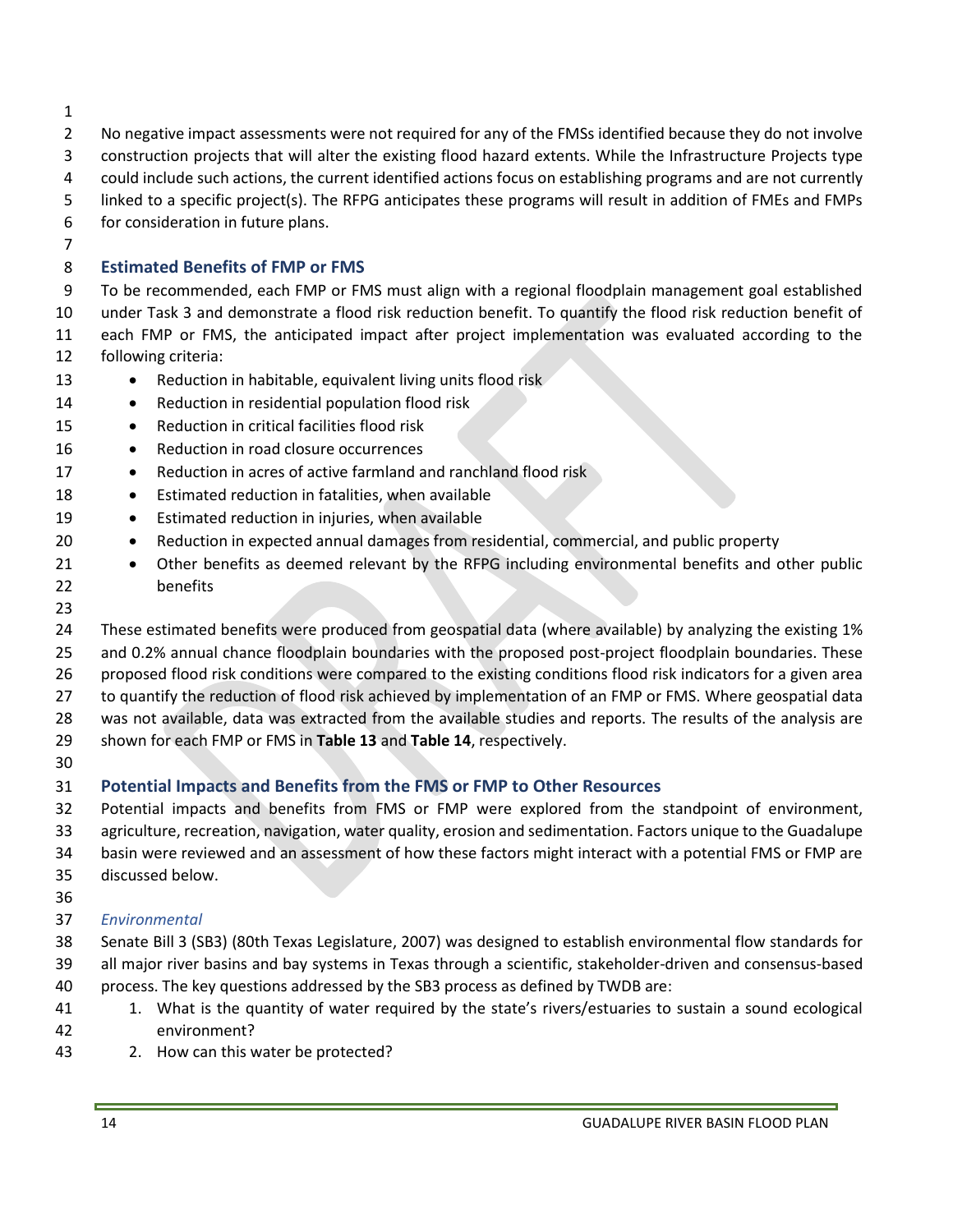- 3. What is the appropriate balance between water needed to sustain a sound ecological environment and water needed for human or other uses?
- 

 FMSs or FMPs in the region should consider potential impacts as it relates to the ecological flows established under the directive of SB3. Because none of the proposed FMSs or FMPs involved permanent detention or retention therefore, there are no anticipated impacts to base or environmental flows. In fact, short-term

detention for peak flood attenuation may improve base flow slightly.

 Several of the proposed actions involve protecting or improving riparian corridors through regulation, acquisition, and erosion prevention/repair. These types of actions would have direct and indirect environmental benefits by minimizing erosion and restoring natural stream function.

## *Agricultural*

 According to the Texas A&M AgriLife Extension Service economists, Hurricane Harvey caused more than \$200 million in crop and livestock losses in Texas. Flood waters have the potential to destroy standing crops, create water-logged conditions that delay planting or harvesting, wash away productive topsoil, and damage farm equipment and infrastructure. FMS or FMP potentially reduce extremely high flows in rivers and streams thereby preventing flood waters from inundating areas outside of the floodway including agricultural areas. Structural FMS or FMP like small flood control ponds also have the potential to assist in agricultural production by serving dual purpose of flood mitigation and water supply. Non-structural FMS or FMP have similar impacts on flood peak flow reduction and flooding including agricultural conservation practices such as such as conservation tillage, residue management, cover crops and furrow dikes. These practices not only reduce downstream flooding by reducing surface runoff and increasing infiltration on agricultural lands but also 23 sediment and nutrient losses thereby improving downstream water quality.

Many of the mitigation actions focus on urban areas and will have only incidental benefits to agriculture. The

Regulatory and Guidance FMSs and Watershed Planning FMEs have the potential to benefit agricultural

operations by improving their understanding of flood risks, making insurance available for structures, and

preventing construction of regulated structures within the floodplain.

## *Recreational Resources*

 There are six major lakes and reservoirs in Region 11. While many of these may help regulate floods, only one of these reservoirs were designed with specific flood control function. Flood control reservoirs hold water in flood pools during peak runoff periods until the impounded water can be safely released downstream. During these periods, recreation use potential of adjacent parks and playgrounds may be vastly reduced. This is also true for many of the smaller and/or regional detention ponds commonly associated with development in urbanized centers where the basin often doubles as parks or recreational space. Although there are FMP's and FMSs that contemplate regional detention, no new major flood control reservoirs are currently proposed in

the RFP and the none of the proposed actions are anticipated to impact the current reservoir operations.

## *Navigation*

The Guadalupe River is not used for commercial navigation; however, the Victoria Barge Canal parallels the

- river for approximately 35 miles north, from San Antonio Bay. Navigation on the Guadalupe River is generally
- limited to recreational canoeing and kayaking in the rivers and creeks, and boating in the lakes and reservoirs.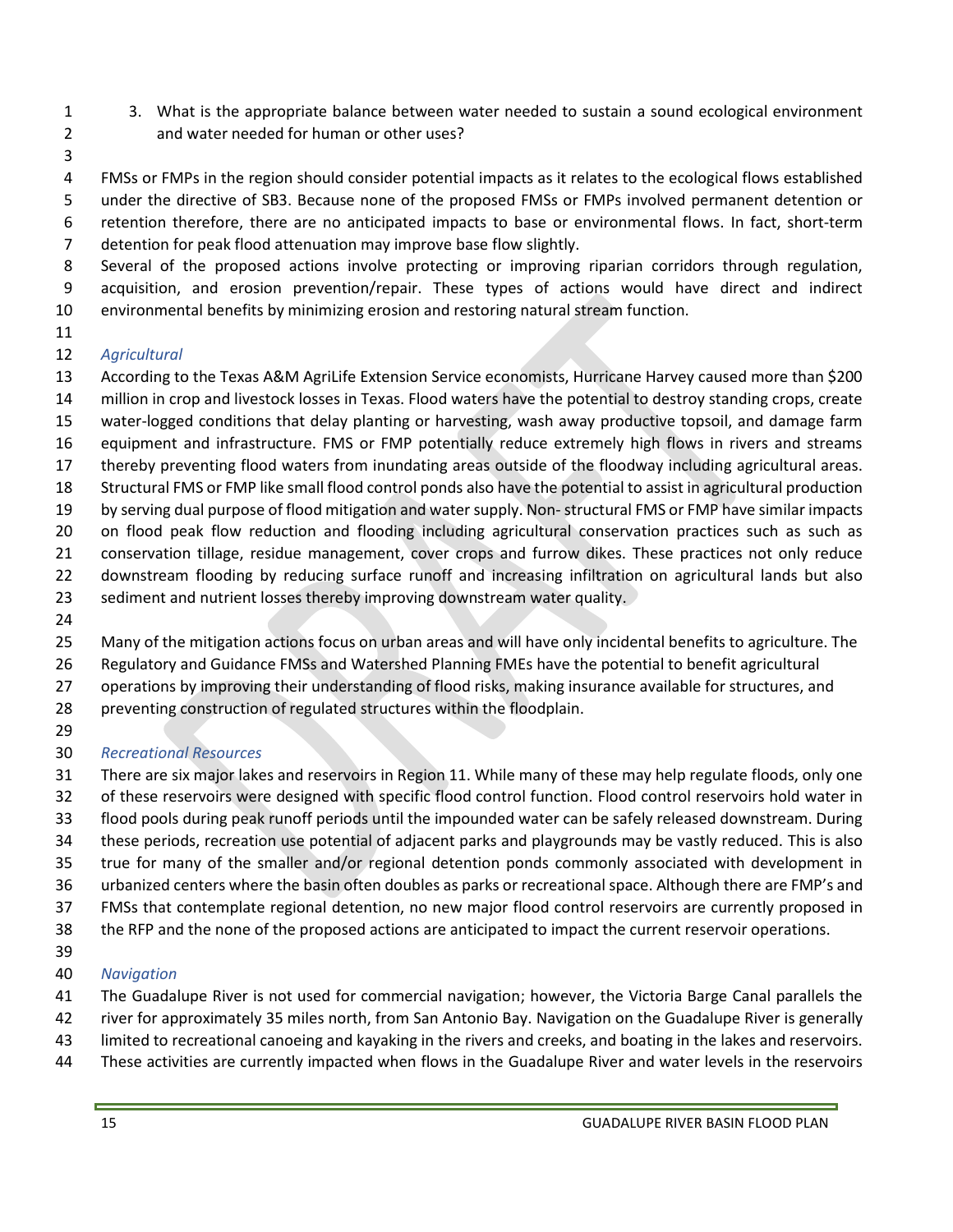are elevated due to large rainfall events or are being actively managed for flood control. These impacts include limited or restricted access to recreational navigation when the rivers and reservoirs are at or above flood

stage. None of the proposed actions in the plan are anticipated to impact navigation in the Guadalupe River

- Basin.
- 

## *Water Quality, Erosion, and Sedimentation*

 Water quality, erosion, and sedimentation are complex and interrelated issues. Water quality usually relates to nutrient and bacterial loading, but also includes turbidity, which relates to sediment load. Most water quality issues are influenced by upland portions of the watershed, while sedimentation and erosion are impacted by channel dynamics. These issues have been of significant concern to the region in part due to the topography and geology of the basin which transitions from generally steep and rocky in the mid- to upper basin to flatter alluvial soils in the lower basin.

 Many of the actions considered in this plan will improve understanding of the floodplains and allow for better understanding of any future projects impacts weather at a project scale or regional scale. None of the proposed actions are expected to have adverse impacts to water quality, erosion, or sedimentation, but these will need to be considered as future FMPs are developed. If these elements are considered early in the planning process, many flood reduction actions can provide additional benefits of improving water quality and reducing erosion and sedimentation including: • Reducing stormwater runoff has the potential to reduce nutrient loading to waterways through

- capture as well as potentially increasing or extending base flows in intermittent streams
- 22 Protecting or restoring riparian corridors can reduce bed and bank erosion while improving terrestrial and aquatic habit while land conservation practices can result in reduced source loads thus improving water quality while reducing sedimentation
- 25 Constructing local and regional flood control ponds to temporality store excess runoff and can allow for a significant amount of suspended sediment to settle out of the water.

## **Estimated Capital Cost of FMPs and FMSs**

 Cost estimates for each FMP were taken from associated engineering reports and were adjusted as needed. These costs were escalated using construction cost indices to account for inflation and other changes to the construction market. The cost estimates listed in **Table 13** and **Table 14** are expressed in September 2020 dollars (see **Appendix** \_\_\_).

 Similarly, cost estimates for each FMS were taken from their associated Hazard Mitigation Action Plan. If a cost range was provided, the high end of that estimate was used. The costs were then compared to similar FMSs to establish relative consistency and adjusted based on judgement.

 Cost estimates presented in this section are for planning purposes only and are not supported by detailed scopes of work or workhour estimates. The RFPG anticipates that the local sponsor will develop detailed scopes of work and associated cost estimates prior to submitting any future funding application through TWDB or other sources.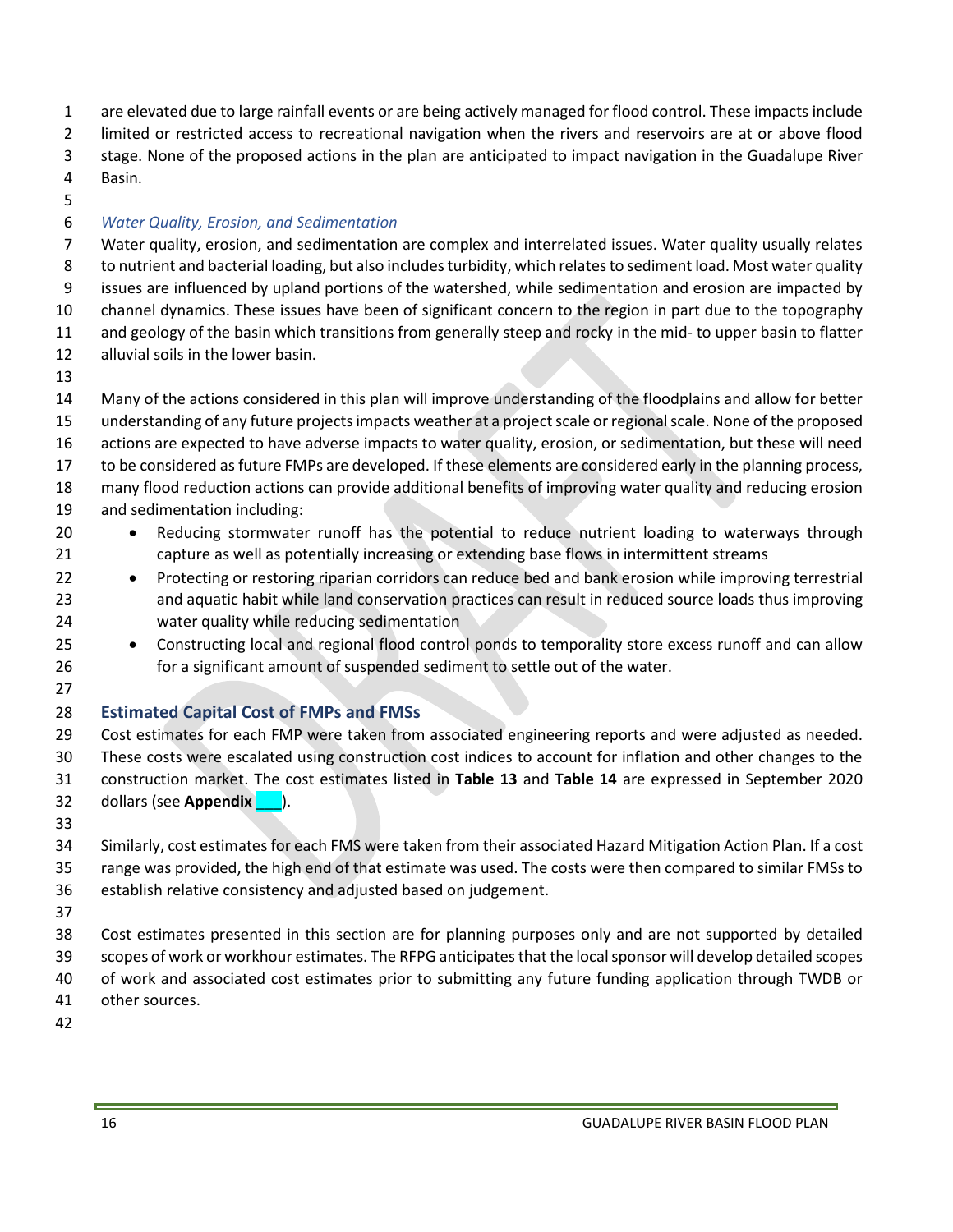## **Benefit-Cost Ratio for FMPs**

- Benefit-Cost Analysis (BCA) is the method by which the future benefits of a hazard mitigation project are determined and compared to its costs. The result is a Benefit-Cost Ratio (BCR), which is calculated by dividing
- the project's total benefits, quantified as a dollar amount, by its total costs. The BCR is a numerical expression
- of the relative "cost-effectiveness" of a project. A project is generally considered to be cost effective when the
- BCR is 1.0 or greater, indicating the benefits of a prospective hazard mitigation project are sufficient to justify
- the costs (Federal Emergency Management Agency, 2009). However, a BCR greater than 1.0 is not a
- requirement for inclusion in the Regional Flood Plan. The RFPG can recommend a project with a lower BCR
- with appropriate justification.
- 

 When a BCR had been previously calculated in an engineering report or study that previously calculated BCR value was utilized for the FMP analysis. For any FMP that did not already have a calculated BCR value, the

- TWDB BCA Input Spreadsheet was utilized in conjunction with the FEMA BCA Toolkit 6.0 to generate BCR values
- (this analysis is ongoing).
- 

## **Residual, Post-Project, and Future Risks of FMPs**

It is expected that the implementation of recommended FMPs will reduce current and future levels of flood

 risk in the region. While it is not possible to protect against all potential flood risks, the evaluation of FMPs should consider their associated residual, post-project and future risks including the risk of potential

catastrophic failure and the potential for future increases to these risks due to lack of maintenance.

During project development communities need to balance existing risk and risk reduction, physical and

- financial constraints, permitting and constructability, and adverse impacts (environmental, flood, community)
- to identify mitigation measures that make sense.
- 



26<br>27

As a result of finding the right balance, it is not uncommon for flood control projects to be designed to a storm

smaller than the 100-year event. This does not mean projects should not evaluate the 100-year storm nor does

it mean they will not provide risk reduction for the larger storms, rather it means the community needs to

understand what the residual risk will be. Common examples include flooding in developed areas where limited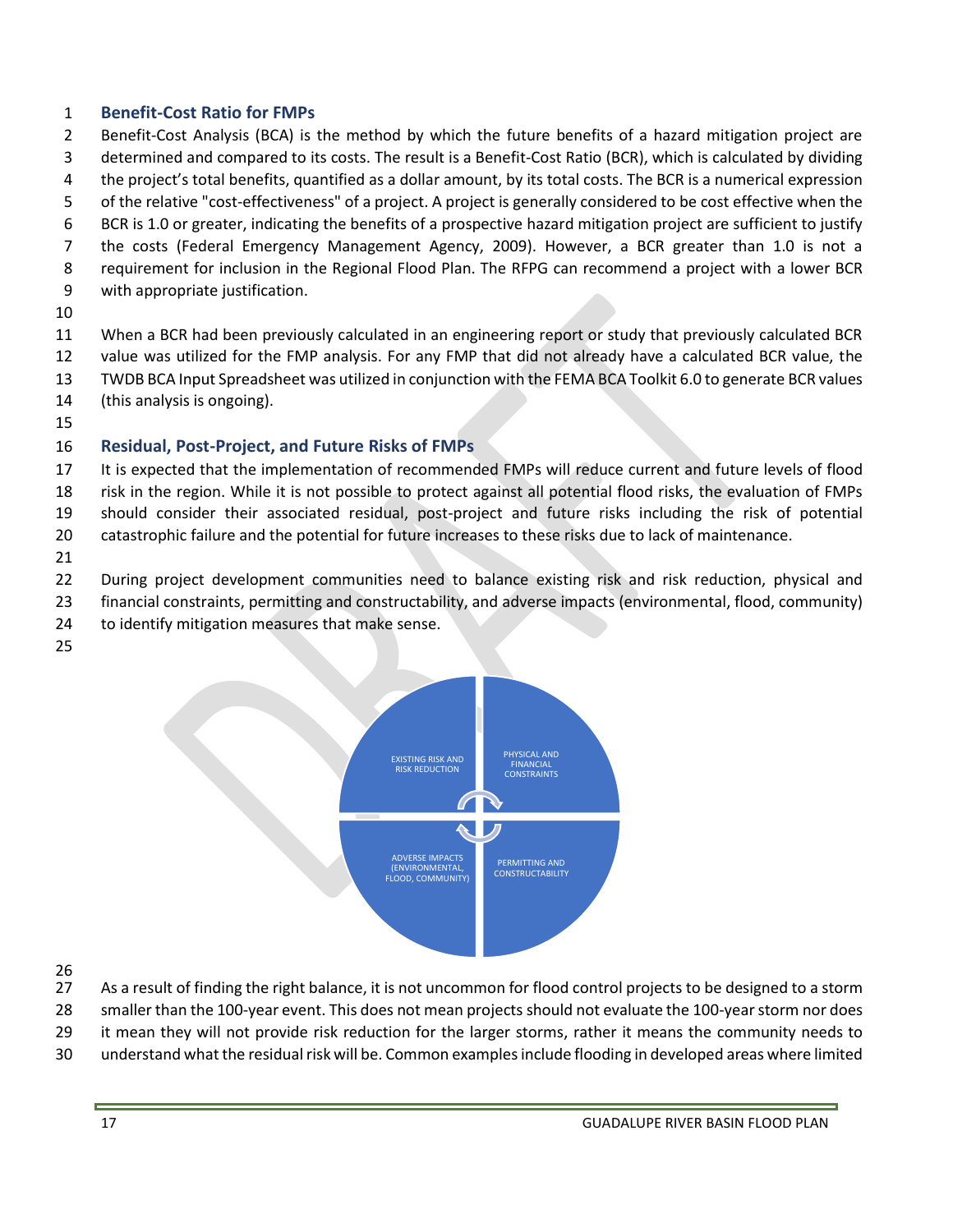- right-of-way and utility conflicts can limit the size or impart a significant financial burden, or creek crossings
- where construction of a bridge is not practicable due to topography, right-of-way, and costs.
- 
- In general, residual and future risks for FMPs could be characterized as follows:
- 1) Flood events may exceed the level of service for which infrastructure is designed.
- 2) Potential failure or overtopping of dams and levees.
- 3) Lack of routine maintenance to maintain, repair, or replace design capacity (storage, conveyance, etc.).
- 4) Policy changes that adversely impact budgets, prior plans, assets, and design or floodplain management standards.
- 5) Human behavior is unpredictable, and people may choose to ignore flood warning systems or cross over flooded roadways for a variety of reasons.
- 

## **Implementation Issues of FMPs**

- Potential project implementation issues include conflicts pertaining to right-of-way or easements, permitting, utility or transportation relocations, and other issues that may need to be resolved before an FMP is able to
- be fully implemented. Such issues are an inherent part of flood mitigation projects and do not exclude actions
- from being considered for the plan.
- 

 Because a right-of-way is a public use on private land, it can create issues when securing access to projects for construction and maintenance. The acquisition of right-of-way or other property and utility relocation located near or on property impacted by a project requires close coordination between government agencies, private entities, and landowners. Coordination and early engagement with the appropriate entities is key to facilitating

 projects. 

 Most FMPs will require a variety of permits from local to state and federal depending on the scale. Because permitting can be a lengthy process, the goal is to identify permitting needs during the project development phase to avoid surprises and to build permitting into the implementation schedule. Understanding the permitting needs early allows the permitting process to start as early as practicable in final design. This will minimize significant design changes and delays in project implementation.

 The terms "buyout**"** and "acquisition" are often utilized interchangeably, but in the context of flood protection, both refer generally to the purchase of private property by the government for public use. In the case of flood acquisitions, the process usually involves purchasing land to preserve floodplains and riparian corridors and/or purchasing property to remove structures and reduce repetitive flood damage. Voluntary buyout programs are a specific subset of property acquisitions in which private land is purchased, existing structures demolished, and the land is returned to an undeveloped state in perpetuity. Voluntary property acquisition is not a simple process and requires agreement by the property owner and local jurisdiction. If state or federal funding is involved, the process will include other governmental agencies and program requirements. The process can also be financially burdensome and lengthy.

 Utility relocations include water and wastewater lines, existing storm drain systems, telecommunication, power lines, and similar infrastructure. The local government and franchise utility owners are usually responsible for utility relocations; however, developers may also assume responsibility for utility relocations